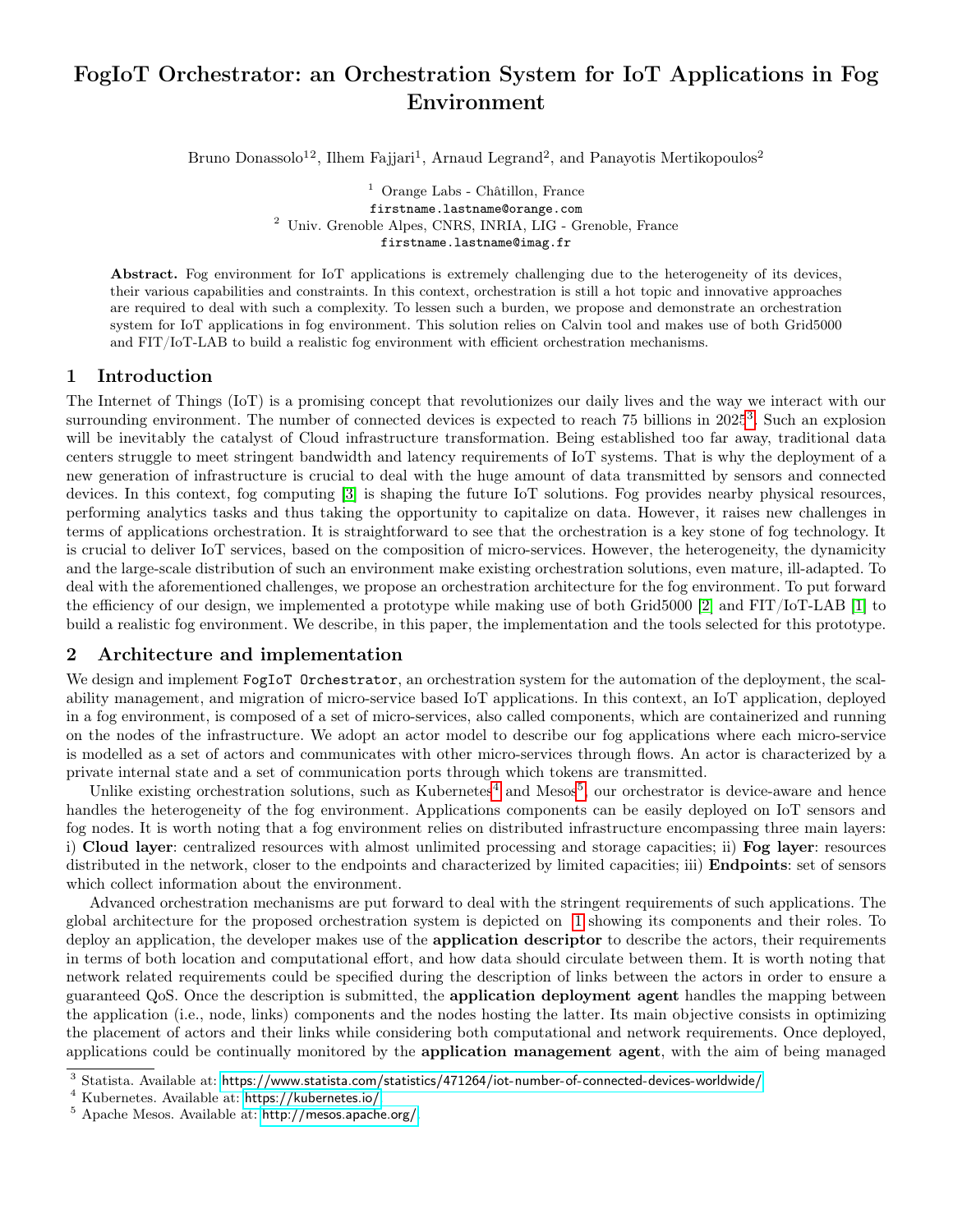<span id="page-1-0"></span>

Fig. 1: FogIoT Orchestrator

while considering the environment conditions. To do so, scale out/in and migration could be triggered to deal with load variation and to optimize resource usage. The **infrastructure monitor** is responsible for sketching out the telemetry information by extracting various resources metrics from the fog nodes and links.

To implement and experiment our orchestration solution, we make use of both FIT/IoT-LAB and Grid5000 infrastructures. Our main objective is to set up a realistic fog environment, enabling the deployment of IoT applications and hence their orchestration. To do so, we use M3 and A8 boards to set up the endpoint layer encompassing the sensors equipment. Then, we make use of the servers hosted in Grenoble to emulate the fog layer. It is worth noting that, for sake of simplicity, we don't emulate the cloud layer for these experiments. However, such a layer could be easily instantiated using other data centers of Grid5000, such as Rennes or Nantes. To connect both infrastructures, we create L3 VPNs between the A8 nodes and Grid5000. Also, we use public IPv6 addresses to connect the M3 sensors in the network, as detailed in the tutorials available at FIT-IoT platform. Each node of our fog infrastructure hosts: i) Docker engine to cope with hardware and software heterogeneity. Docker containers are used to create an image which encapsulates the software necessary in our setup, namely Calvin, Blackbox exporter and Netdata; ii) Cadvisor to ensure the monitoring of Docker containers performance. Some of the collected metrics are CPU and RAM utilization; iii) **Blackbox exporter** to measure the latency between the node and all other nodes of the infrastructure; iv) Netdata and FireQoS: to monitor the bandwidth utilization without the support of network equipment. In our setup, we use these tools to measure the bandwidth utilization of each actor's flow. Note that the flow is characterized by a TCP connection between two nodes. Using FireQoS, we configure the Traffic Control module in the Linux kernel to identify each flow and to keep statistics about them. Then, Netdata collects the information and sends it to our infrastructure monitor.

Our orchestration solution relies on both Calvin  $[4]$  and Prometheus<sup>[6](#page-1-1)</sup> to instantiate the aforementioned building blocks of our functional architecture. Calvin is a project lead by Ericsson that proposes a framework for the development of IoT applications. First, we have extended the Calvin's application descriptor to support dynamic metrics such as available CPU and RAM, network latency and bandwidth. By doing that, we are able to consider the stringent requirements of IoT applications. Then, we make use of Calvin deployer to instantiate application's components while considering the specified requirements. To ensure a holistic monitoring, we make use of Prometheus to collect metrics about our fog platform behavior during the tests. Prometheus relies on the aforementioned monitoring tools, such as netdata, cadvisor and blackbox exporter to generate the metrics.

#### 3 Conclusion

In this prototype paper, we propose a new orchestration solution for IoT applications in fog environment capable of handling the complexity and heterogeneity of such an environment. In order to experiment our orchestrator, we make use of both platforms Grid5000 and FIT/IoT-LAB to set up the system. By using physical devices of both platforms, we were able to mimic most of the fog characteristics, such as geographical distribution and heterogeneity. Hence, the importance of having both infrastructures as an enabler for complex studies in the fog computing area.

<span id="page-1-1"></span><sup>6</sup> Prometheus. Available at: <https://prometheus.io/>.